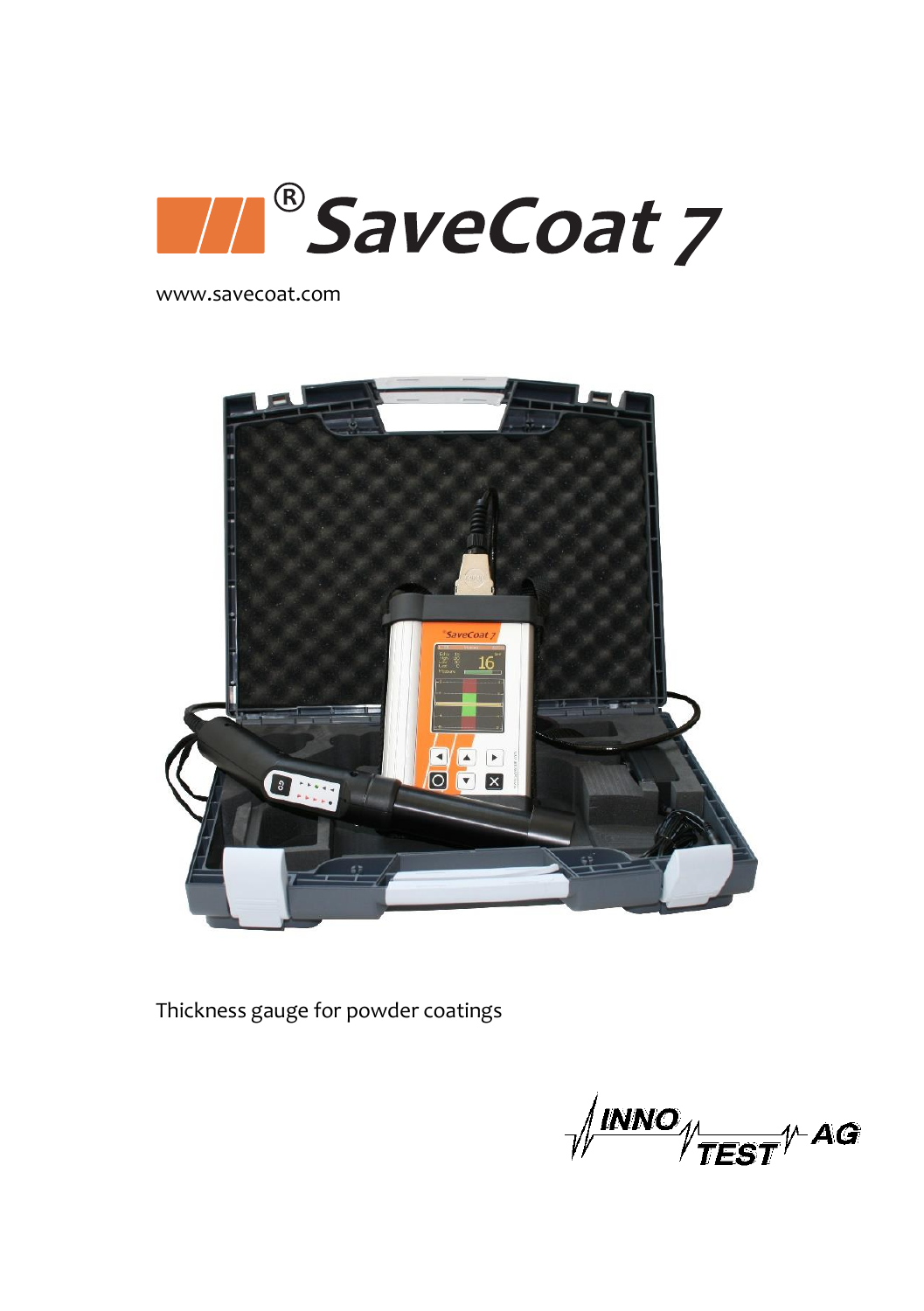Revision: t<br>Date: July 2018 Date: July 2018 Document: SaveCoat7\_UserManual\_t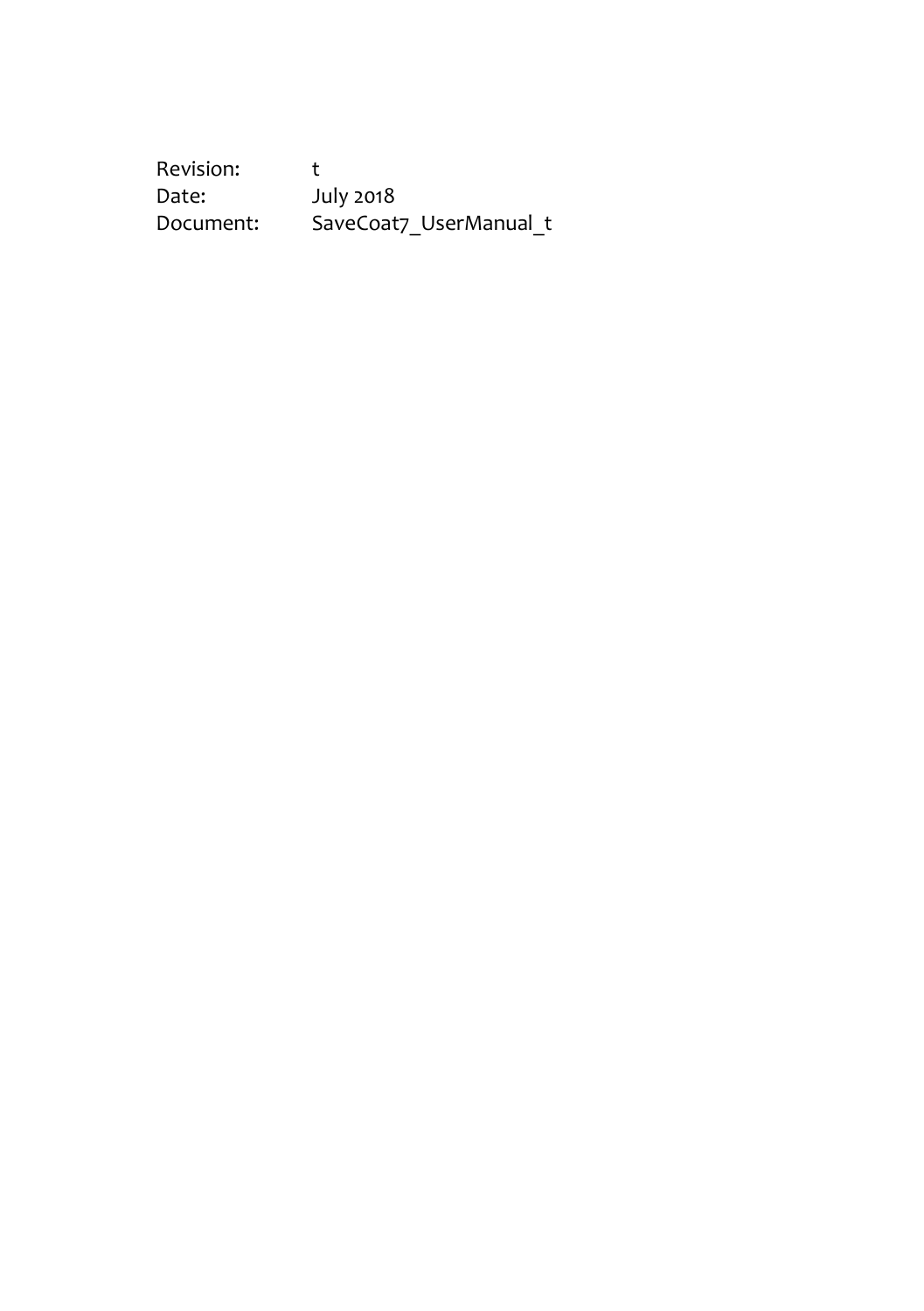# **Table of contents**

| <b>IMPORTANT</b><br>1                                 | 2                |  |
|-------------------------------------------------------|------------------|--|
|                                                       |                  |  |
| <b>NOTICE THIS PRODUCT MEETS THE</b>                  | $\boldsymbol{2}$ |  |
| <b>POWER REQUIREMENTS</b>                             | $\overline{c}$   |  |
| TO AVOID DAMAGE OR MALFUNCTION                        | $\overline{2}$   |  |
| <b>ABOUT OPERATING AND STORAGE</b>                    |                  |  |
| <b>TEMPERATURES</b>                                   | $\overline{2}$   |  |
| <b>ELECTRIC, MAGNETIC AND ELECTROMAGNETIC</b>         |                  |  |
| FIELDS ("EMF") FEHLER! TEXTMARKE                      |                  |  |
| NICHT DEFINIERT.                                      |                  |  |
| <b>RECYCLE YOUR BATTERIES</b>                         | 3                |  |
| <b>DISPOSAL OPTIONS</b>                               | 3                |  |
|                                                       |                  |  |
| $\overline{2}$<br>YOUR SAVECOAT 7 GAUGE               | 4                |  |
|                                                       |                  |  |
| <b>PACKAGING CONTENTS</b>                             | 4                |  |
|                                                       |                  |  |
|                                                       |                  |  |
| <b>OVERVIEW SAVECOAT 7</b><br>$\overline{\mathbf{3}}$ | 5                |  |
|                                                       |                  |  |
| <b>SENSORGUN</b>                                      | 5                |  |
|                                                       |                  |  |
|                                                       |                  |  |
| <b>DISPLAY SAVECOAT 7</b><br>4                        | 6                |  |
|                                                       |                  |  |
| <b>MEASURE MENU</b>                                   | 6                |  |
| <b>ZERO MENU</b>                                      |                  |  |
| 8<br><b>ZERO MENU</b>                                 |                  |  |
| <b>ABOUT MENU</b>                                     | 8                |  |
| 9<br><b>HISTORY MENU</b>                              |                  |  |
| <b>SETUP MENU</b>                                     | 9                |  |
| <b>BATTERY MENU</b>                                   | 12               |  |

| 5 <sup>7</sup> | <b>ERROR HANDLING</b>                                             | 13       |
|----------------|-------------------------------------------------------------------|----------|
| 6              | <b>MEASUREMENT</b><br><b>SPECIFICATIONS</b>                       | 13       |
|                | <b>Z</b> DEVICE SPECIFICATIONS                                    | 14       |
|                | 8 ENHANCED<br><b>FUNCTIONALITY</b>                                | 15       |
| ABOVE)         | <b>REMOTE CONTROL</b><br><b>HISTORY / DOCUMENTATION (V2.3 AND</b> | 15<br>15 |
|                | FIRMWARE UPDATE (V2.3 AND ABOVE)                                  | 15       |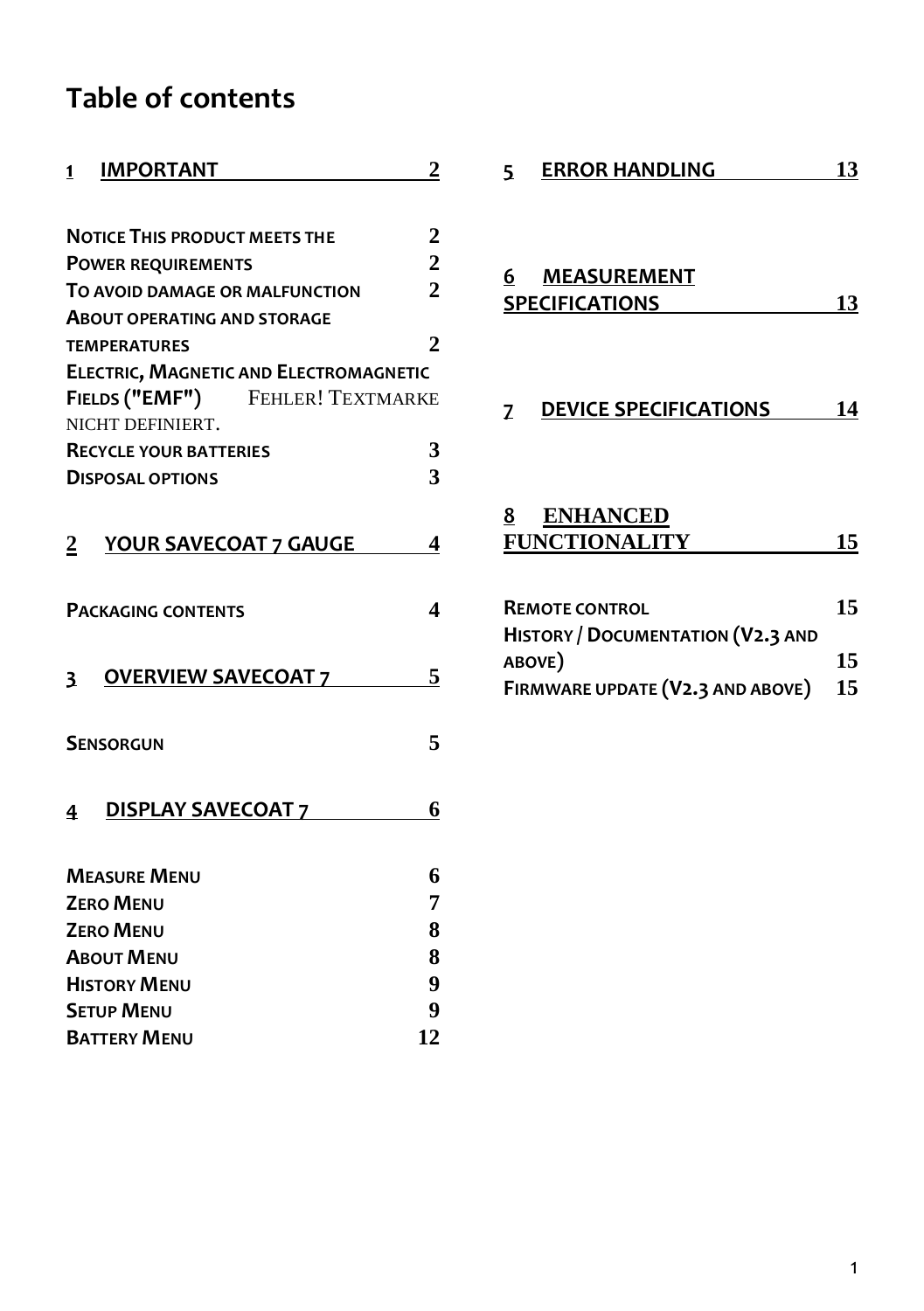## <span id="page-3-0"></span>**1 Important**

**Take time to read this user manual before you use your SaveCoat 7. It contains important information and notes regarding your SaveCoat 7.**

<span id="page-3-1"></span>**Notice** This product meets the applicable Industry technical specifications CE. The equipment must be installed using an acceptable method of connection. The customer should be aware that compliance with the above conditions may not prevent degradation of service in some situations.

Repairs to certified equipment should be made by an authorized Innotest AG maintenance facility designated by the supplier. Any repairs or alterations made by the user to this equipment, or equipment malfunctions, may give the Innotest AG cause to dissolve the guarantee.

### <span id="page-3-2"></span>**Power requirements**

The Gauge requires an external electrical supply of 15 to 24 V DC (min 18 W). Therefore a universal power supply for operation on 110-240 VAC (50-60 Hz) is included in the delivery package. To avoid damages of the unit itself it is highly recommended to use the original power supply unit.

### <span id="page-3-3"></span>**To avoid damage or malfunction**

• Do not allow the charging contacts or the battery to come into contact with metal objects.

- Do not open it as you could be exposed to high voltages.
- Do not allow the charger to come in to contact with liquids.
- Never use any other battery than the one delivered with the product or recommended by Innotest AG: risk of explosion.
- Always use the cables provided with the product.
- Do not expose the device to excessive heat caused by heating equipment or direct sunlight.
- Do not drop your device or allow objects to fall on your device.
- Do not use any cleaning agents containing alcohol, ammonia, benzene, or abrasives as these may harm the set.
- Do not use the product in places where there are explosive hazards.
- In case of powder inside the sensor gun only use air at normal or highly reduced pressure to blow out – use of pressurized air might destroy the sensor itself.

## <span id="page-3-4"></span>**About operating and storage temperatures**

- Operate in a place where temperature is always between 10° and 35º C (50° to 95º F).
- Store in a place where temperature is always between -20 and 45º C (-4 to  $113^{\circ}$  F).

• Battery life may be shortened in low temperature conditions.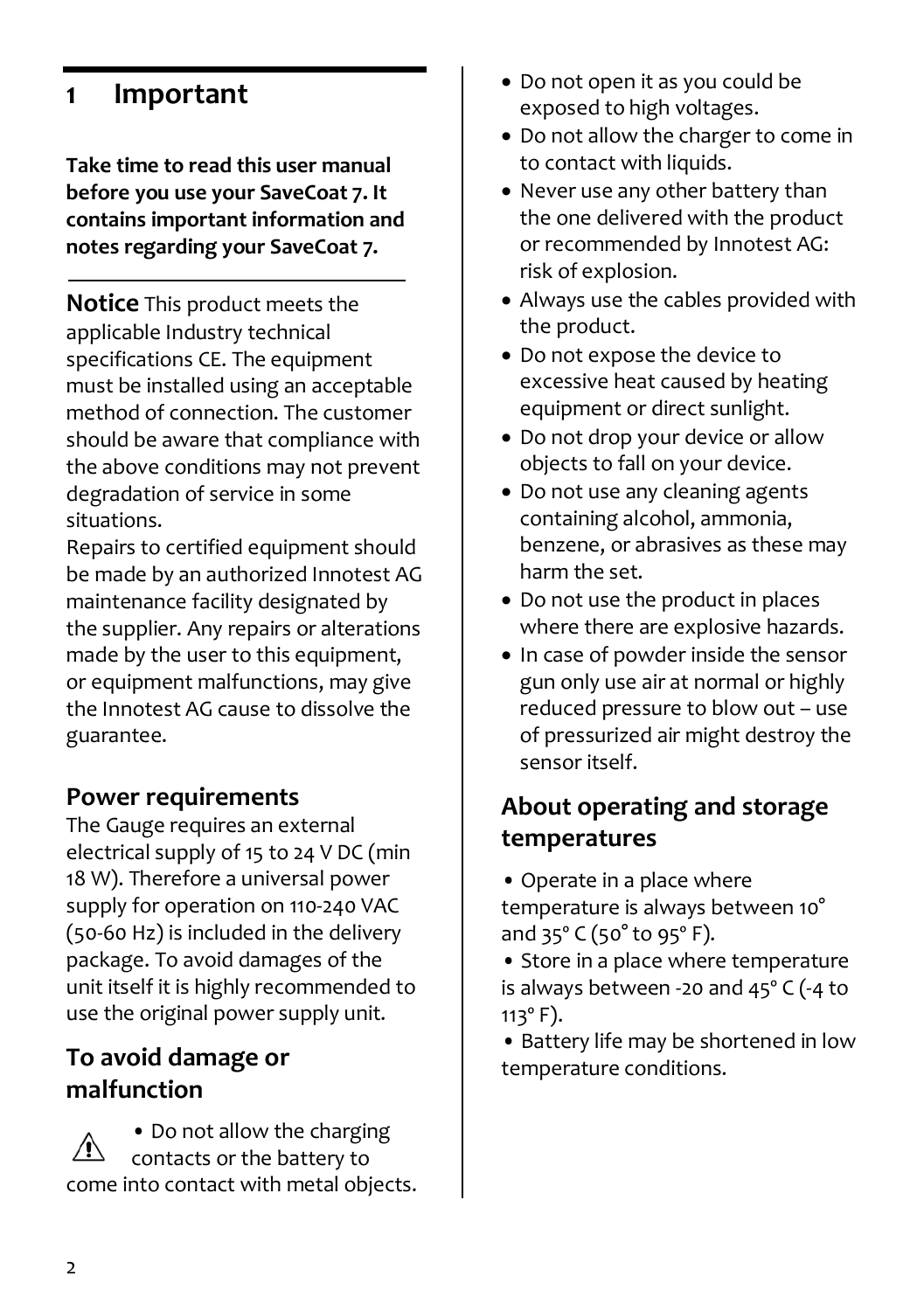# **Conformity**

<span id="page-4-0"></span>This product meets the Electromagnetic Compatibility Directive 2014/30/EU.

The product is Class A, Group 1 ISM equipment according to CISPR 11.

## **Recycle your batteries**

Please dispose of the battery packs professionally and not in household waste.

# <span id="page-4-1"></span>**Disposal options**

Dispose of the complete product (including cable, plugs and accessories) in the designated WEEE collection facilities.

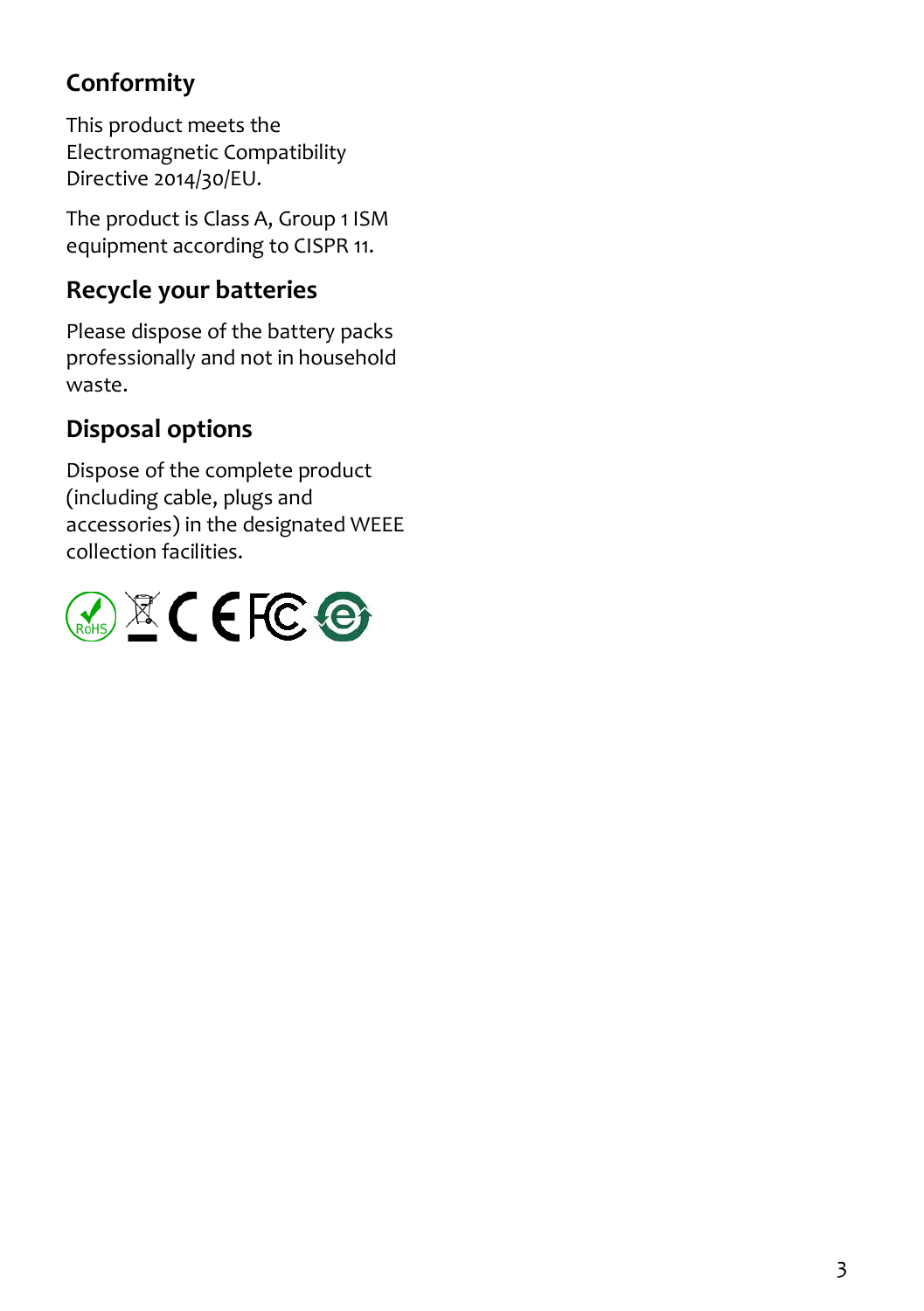# <span id="page-5-0"></span>**2 Your SaveCoat 7 Gauge**

Congratulations on your purchase and welcome to SaveCoat 7!

To get latest product information as well as actual version of this manual visit the web pag[e www.savecoat.com](http://www.savecoat.com/) .

## <span id="page-5-1"></span>**Packaging Contents**



USB Cable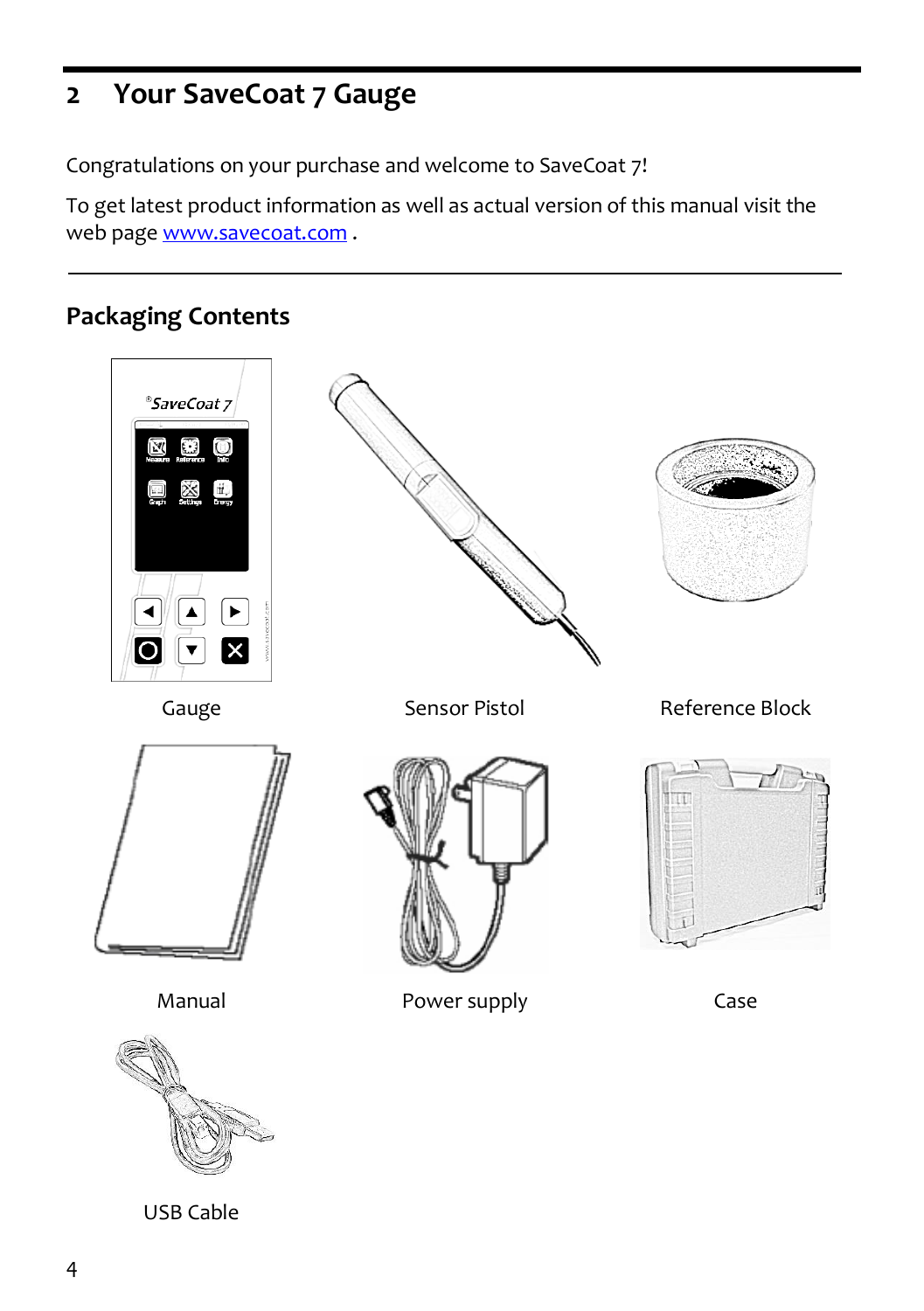<span id="page-6-0"></span>

- **D Power supply**
- **E Reset button**
- **F USB connection**
- **G ON/Enter Button** ON-> Press button 1 second
- **H Sensor-gauge connection**

<span id="page-6-1"></span>**Sensor gun**



- **A Energy LEDs** Energy LEDs indicate the energy level of the measured echo. While device is off, energy led will show battery charge status
- **B On/Enter Button** ON-> Press button 1 second

## **C Distance**

<span id="page-6-2"></span>Distance LEDs indicates the distance from the sensor to the surface. The optimal measuring distance is reached and the measurements can be registered as soon as the green light on the probe comes on (in the middle)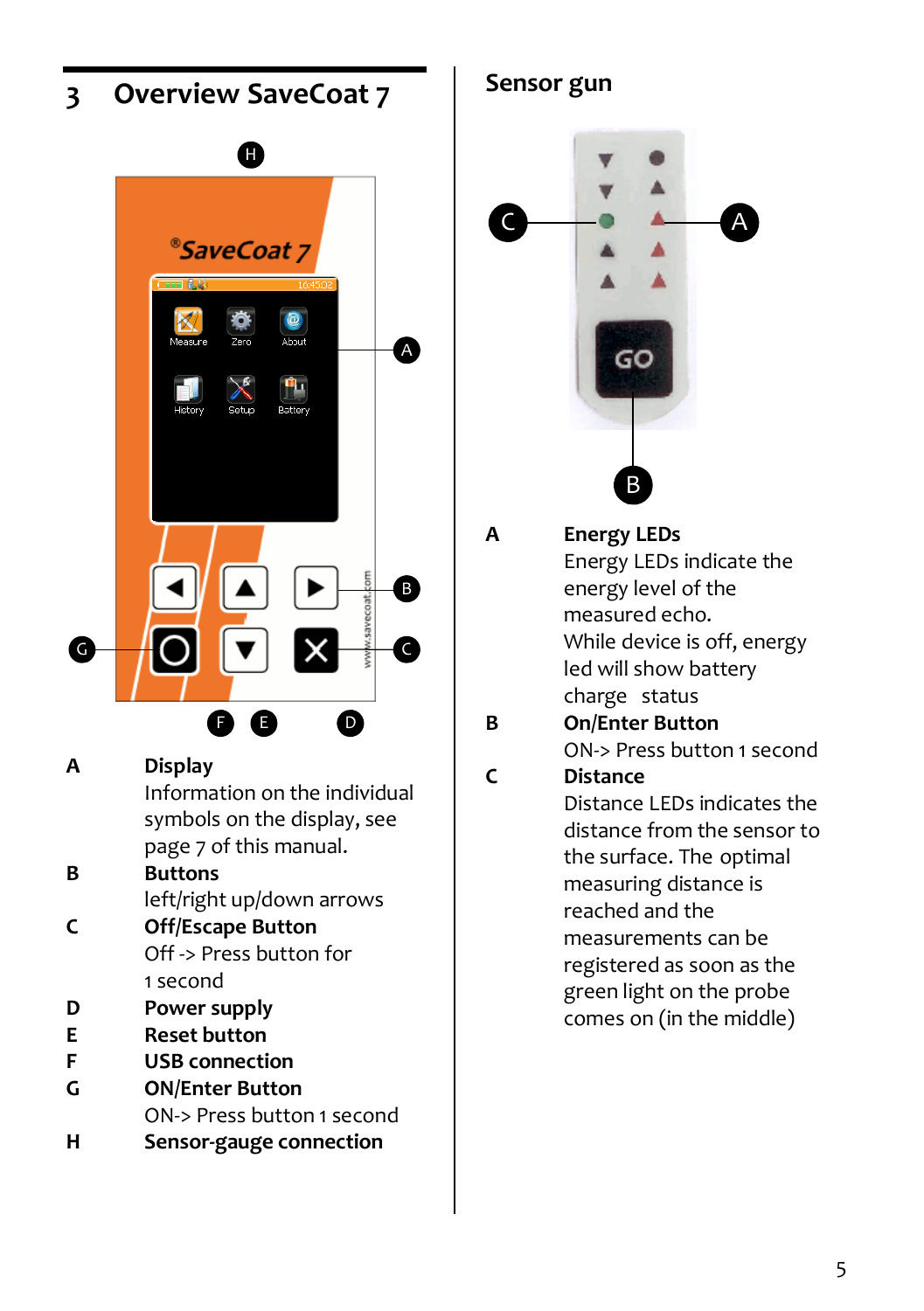

- **Power supply Battery fault**
- **C Menu Indicator**
- **D Time**
- **E Menu Icons**  $Pres \bullet t$  o enter menu. Press  $\times$  to leave menu.

## <span id="page-7-0"></span>**Measure Menu**

With highlighted Measure icon press  $\bullet$  to start measurement gathering ultrasonic echoes. To get meaningful reflected echoes hold the probe in about 18 mm distance perpendicular to the surface area under concern.

Evaluating and ranking ultrasonic echo signals by distance and reflected energy the SaveCoat7 selects the

optimal echo signals offered to process the final powder coating thickness (cured).



**To improve the ultrasonic echoes and therefore the final reading, you need to slightly vary distance and incidence angle.** 

A loud sound system, the on-screen guidance graph as well as handle LEDs gives an intuitive real time feedback on distance and reflected ultrasonic energy.

Each time an improved echo signal is evaluated the corresponding index is incremented. Incrementing counter index means improving at an unknown grade:

- there is no number you have to have
- you will notice coming to the top
- exercise will speed you up

To stop echo gathering and start final signal processing press  $\bullet$  again. Final coating thickness Reading (cured) will be displayed in the selected units.

Press  $\mathbf x$  to abort and to leave menu.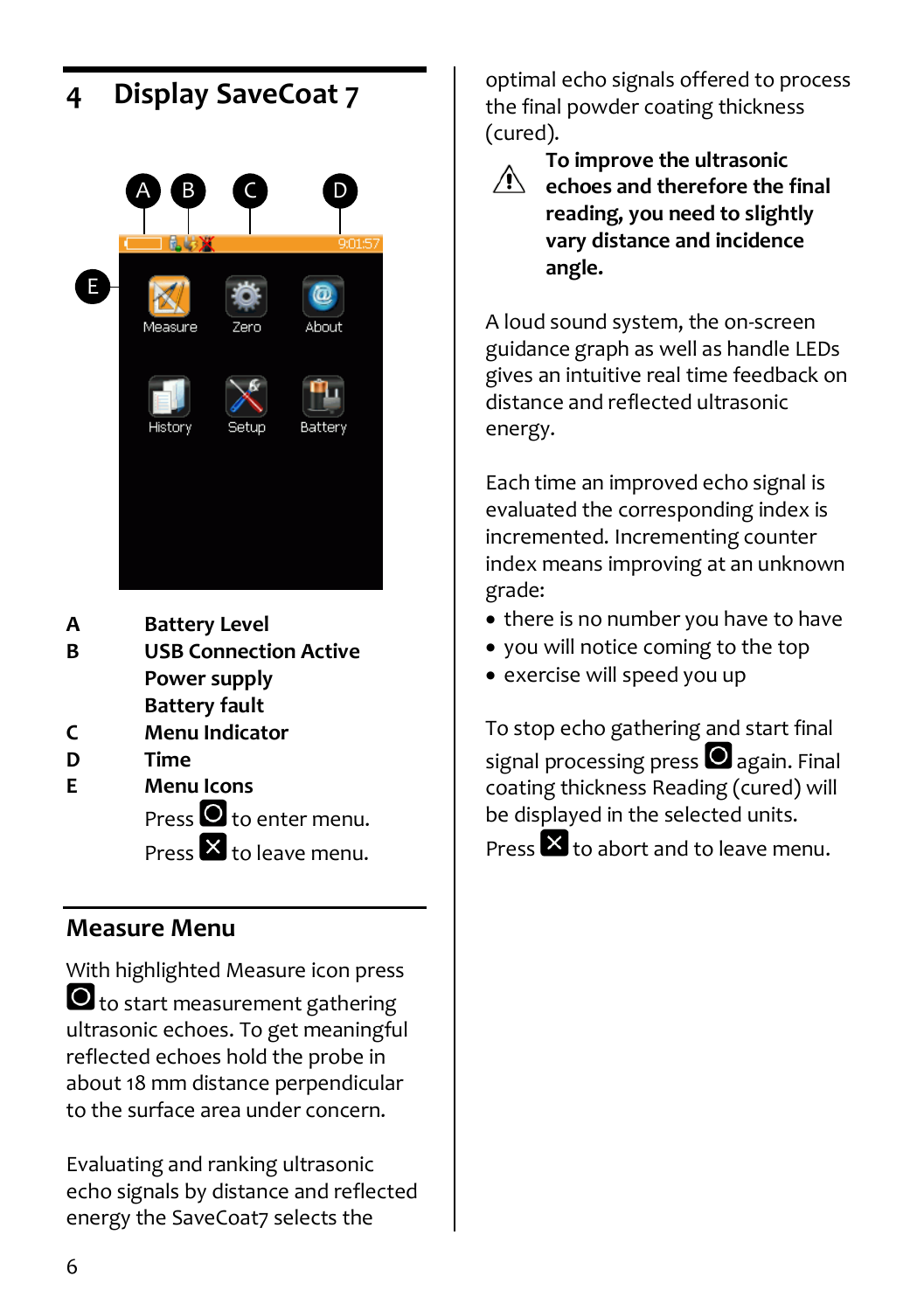

**A Energy level (width of yellow bar)** relative level of reflected energy **B Distance**

Fractional Control of Holomotom Control of Holomotown and Check variable control of Holomotown and Check variable control control of reflected energy Distance (vert, position of yellow bar) measurement distance has to be i **(vert. position of yellow bar)** measurement distance has to be in the specified green range

- **C High- / Low- Limit of thickness range; last measured coating thickness** (cured coating)
- **D Index of echo signals (hits)** you need at least 5 signals
- **E Coating thickness or error code**



**List of error codes (Measure Menu)**

- **1 Above Limit**
- **4 Below Limit**
- **10 Echoes varying**
- **20 Too few echoes**
- <span id="page-8-0"></span>**255 No echoes found**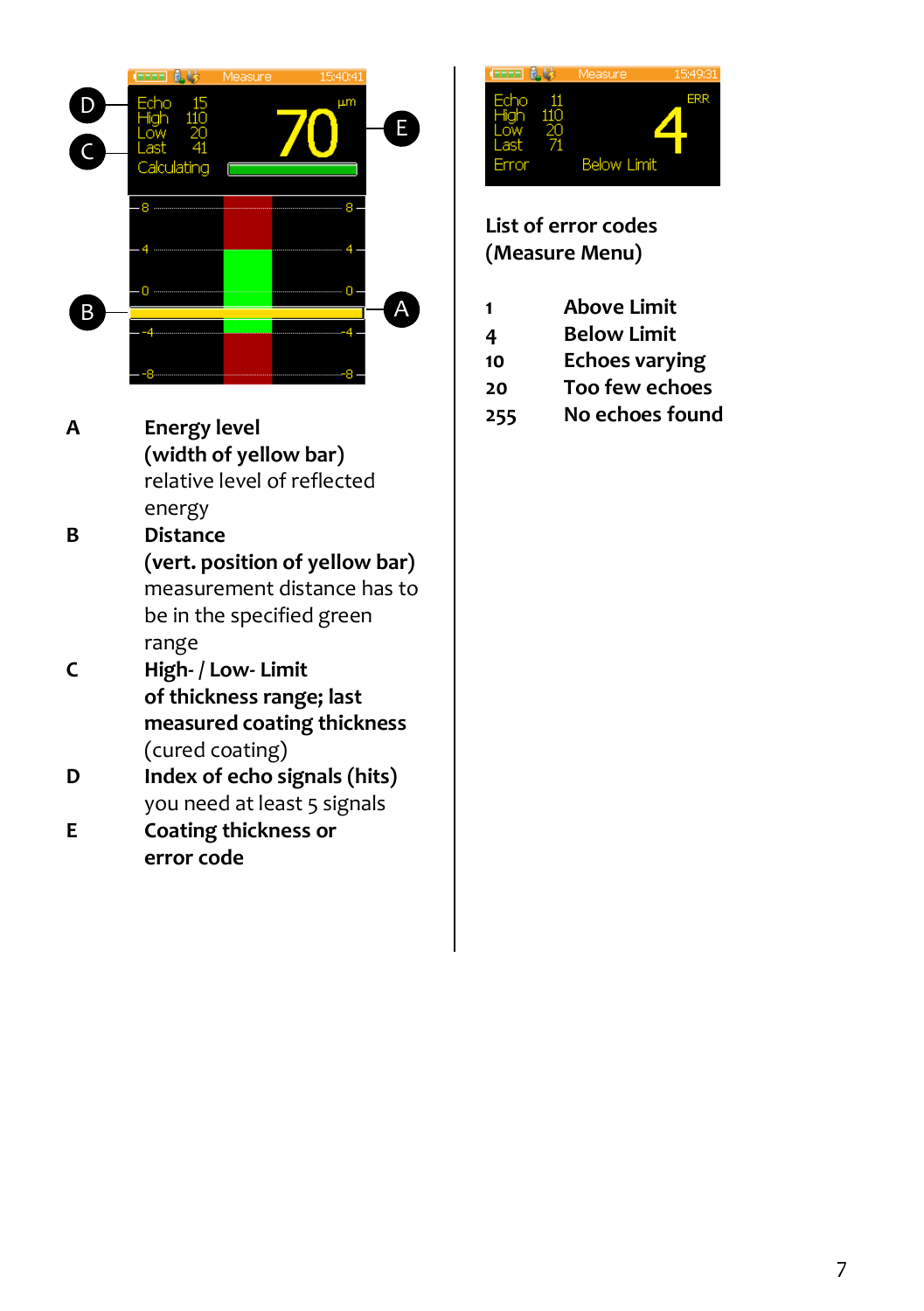### <span id="page-9-0"></span>**Zero Menu**

#### **The bottom of the reference block has to be clean and free from grease or powder dust.**

For zeroing the reference block must be placed on the top of the sensor gun with the opening against the ultrasonic probe. To make sure the reference block sits correctly on the gun it is easiest to hold the gun, with the reference block on top, vertically aligned in the air.

With highlighted Zero icon press  $\bigcirc$ to start zeroing. Please make sure you do a proper zeroing (Index of echo signals should increment to 20 to 40).

ЛN

**A no optimal zeroing will affect the measurement accuracy. Therefore a check called "smart zeroing" is available and refuses most but not all kind of improper zeroing.**



OK or shows an error code

#### **B Distance**

A successful referencing must take place in the green area.

- **C Energy level** the energy level should be as high as possible.
- **D High- / Low- Limit of thickness range; last measured coating thickness** (cured coating)
- **E Number of Hits** You need at least 5 Hits for a successful zeroing



**List of error codes (Zero Menu)**

- **20 Too few echoes**
- **30 Too few energy**
- <span id="page-9-1"></span>**255 No echoes found**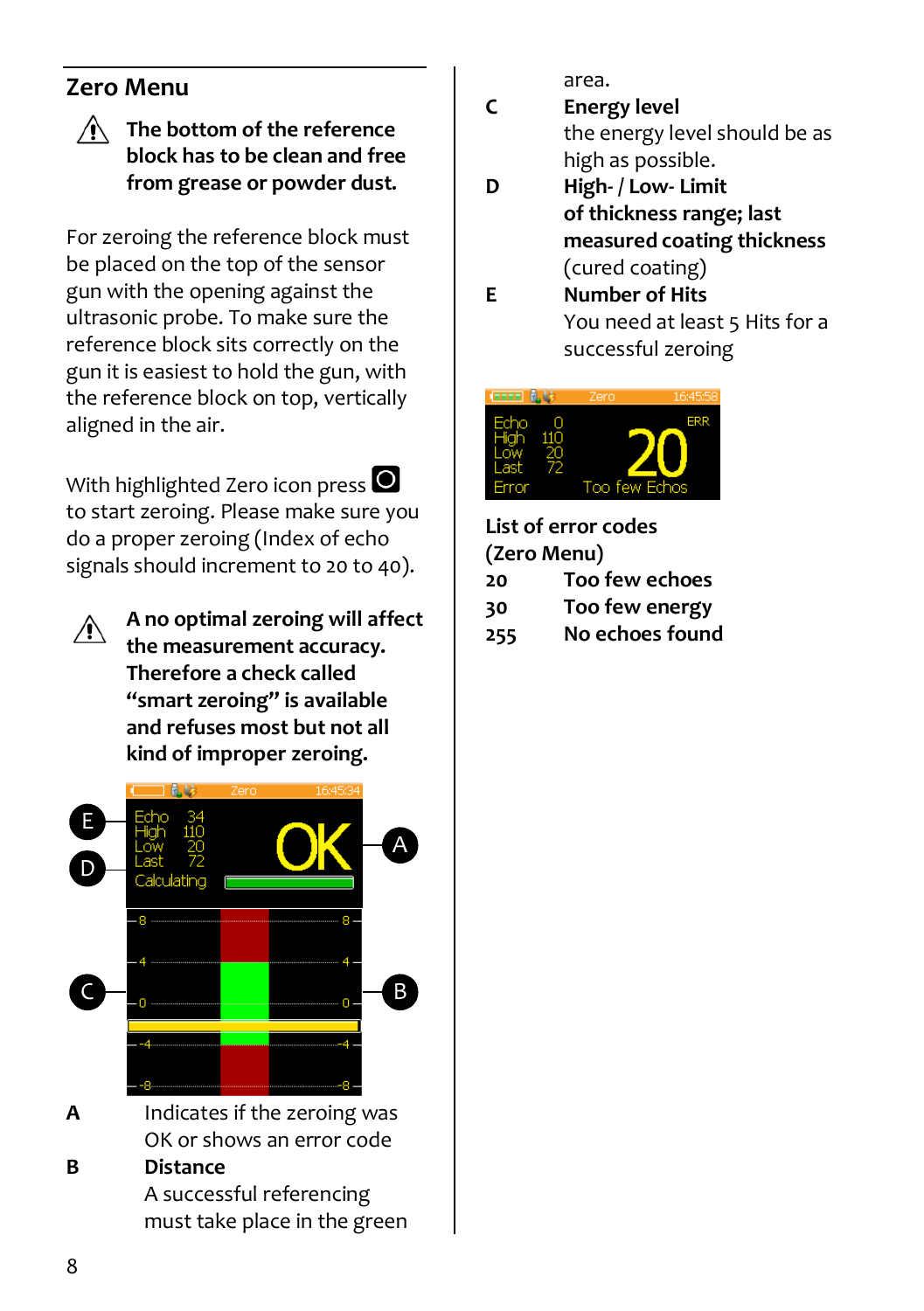### **About Menu**

| terre f                                                                                                         | Ahnut<br>TES | 951:08        |  |
|-----------------------------------------------------------------------------------------------------------------|--------------|---------------|--|
| Gauge TypeSaveCoat 7<br>Version 12 0.81 0.10<br>Device No. 10041002-48<br>Date<br>Manufacturer ____ Innotest AG |              | $16$ Jul 2010 |  |
| Copyright 2010<br>Innotest AG Switzerland                                                                       |              |               |  |

The About menu shows the device serial number and the associated sensor and software versions.

### <span id="page-10-0"></span>**History Menu**

| <b>Commo</b> |               | History    | 10:59:07            |
|--------------|---------------|------------|---------------------|
|              | Last zeroing: |            | 16:45:31 15.07.2010 |
| 1            | 16:44:29      | 15.07.2010 | 72µm                |
| 2            | 11:56:12      | 15,07,2010 | 71μm                |
| з            | 15:49:16      | 12.07.2010 | $71 \mu m$          |
| 4            | 15:40:30      | 12.07.2010 | 70µm                |
| 5            | 15:47:30      | 17.06.2010 | 41μm                |
| 6            | 15:28:59      | 17.06.2010 | 42µm                |
| 7            | 15:24:57      | 17.06.2010 | $53 \mu m$          |
| я            | 15:22:20      | 17.06.2010 | $53 \mu m$          |
| g            | 15:10:30      | 17.06.2010 | 42µm                |
|              | 10 15:10:24   | 17.06.2010 | 42µm                |
|              |               |            |                     |
| Avq          |               |            | 56µm                |

The History menu shows the last 200 readings with the affiliated timestamp and the average of the dis-played 10 readings. Press  $\boxed{\bullet}$  **A** button to go through the measurements.

*The history can be deleted pressing the button.*

### <span id="page-10-1"></span>**Setup Menu**



In the Setup Menu the desired submenu can be select



#### **Gauge 1 Submenu**



**A Setup Title**

**B Up/down arrows**

**C Selected item**

The desired item can be selected with the  $\left[ \begin{array}{c} \leftarrow \end{array} \right]$  buttons. The selected item can be changed with the  $\boxed{\bullet}$   $\boxed{\bullet}$ buttons.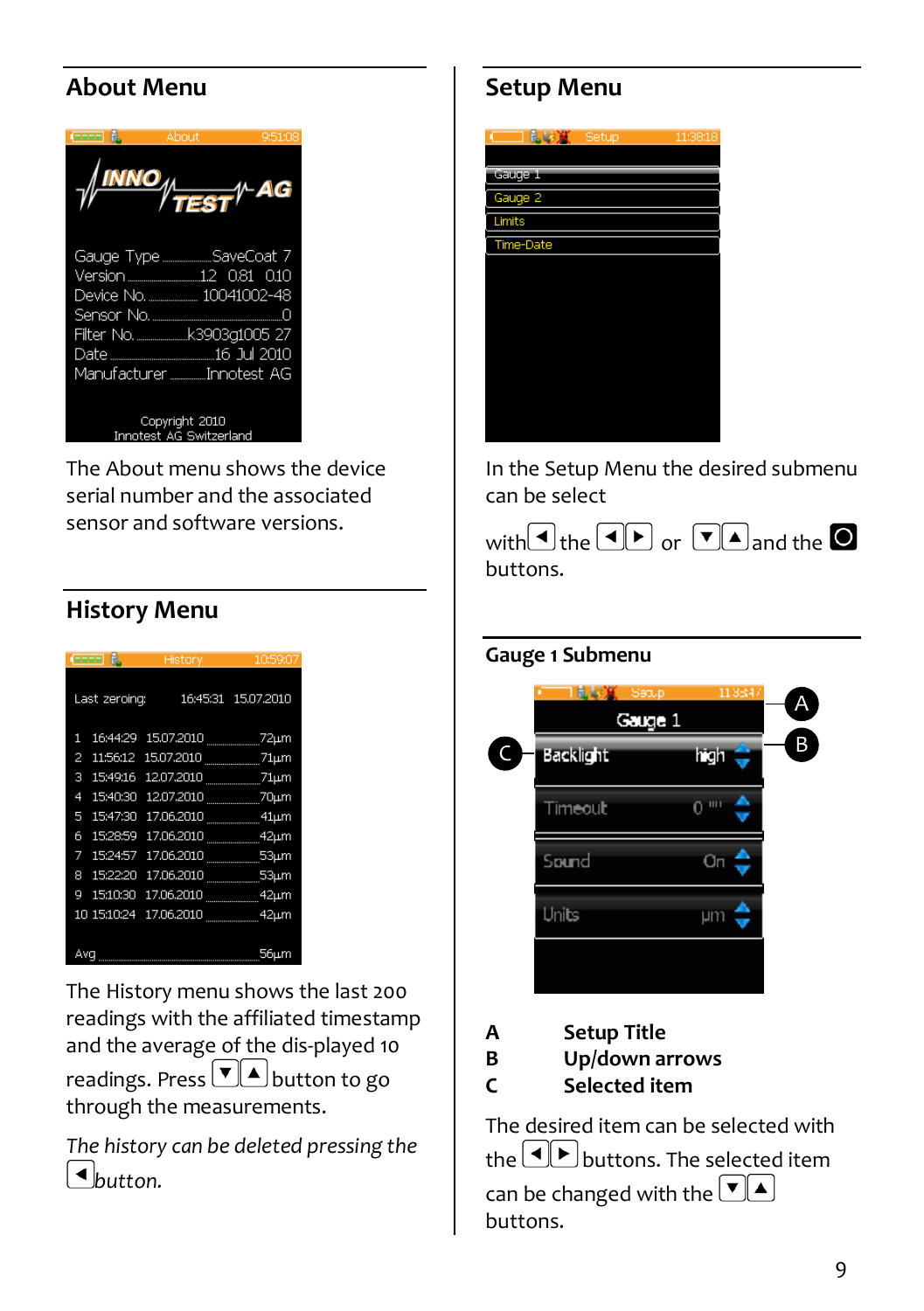| <b>Backlight</b> | Adjust display<br>brightness           |
|------------------|----------------------------------------|
| Timeout          | Automatic shut down<br>after x minutes |
| Sound            | Sound on/off                           |
| Unit             | Choose between                         |
|                  | inch and metric                        |
|                  | system.                                |

#### **Gauge 2 Submenu**



Adjust the Language, LGTS and USB-Mode of the device.

- **Language** Set the language of your device
- **LGTS** Laser Guiding and Targeting system on/off



**The Mass-Mode is available from version 2.3 and above!**

| <b>USB Mode</b> | Gauge/Mass Mode                                                                             |
|-----------------|---------------------------------------------------------------------------------------------|
| Gauge-Mode      | the Device can be<br>controlled with a<br>special software.<br>(Need of a device<br>driver) |

| Mass-Mode                      | the Device behaves    |  |
|--------------------------------|-----------------------|--|
|                                | like a mass storage   |  |
|                                | device (standard, all |  |
|                                | new operating         |  |
|                                | systems)              |  |
| To become active the change of |                       |  |
| the USB mode requires a new    |                       |  |
| start of the gauge (switch off |                       |  |
| and on again)!                 |                       |  |

#### **Limits Submenu**



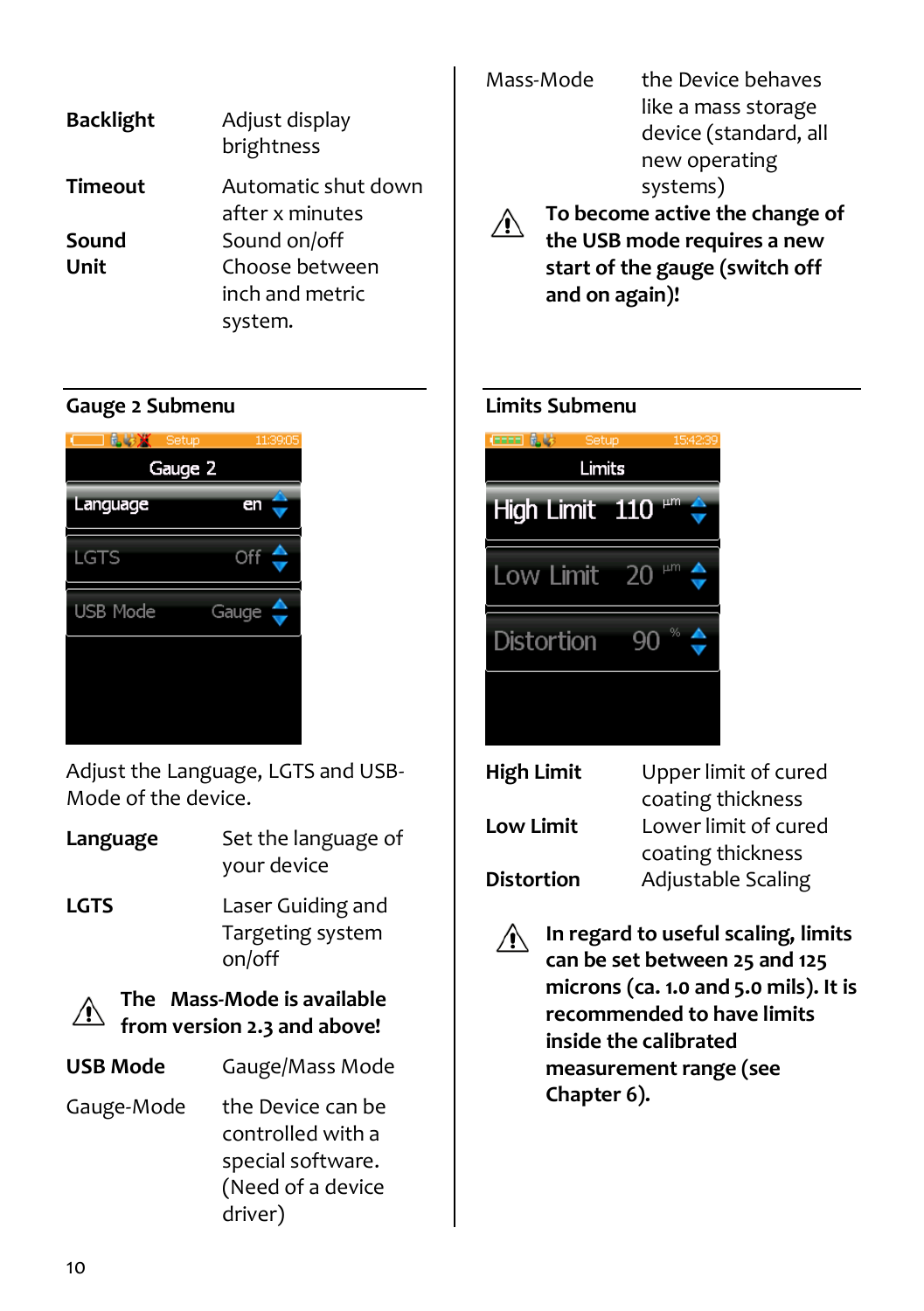#### **Time-Date Submenu**



Adjust the Time-Date of the device.

### **Batt. state Item**

This menu item is only shown after a hardware reset (e.g. after pressing the reset button with a paperclip) or after a battery pack replacement.

The item settings allows the implemented self-learning energy management and lifetime estimation tool to start with best available estimation of the condition /capacity of the battery pack.



Bad means 25%, middle means 50% and high means 75% of the maximum battery capacity of a best conditioned new battery pack.

**Once a new SaveCoat 7 device is**   $\sqrt{2}$  set into operation for the first **time it is recommended to fully charge the new battery and to set the Batt. State to high.** 

After some days of use and some recharging of the new battery one should run a full battery cycle (see below) to get best use of the selfadaption tool and best reliable relative battery capacity info in the Battery Menu (see below) and the battery icon on the top of the display.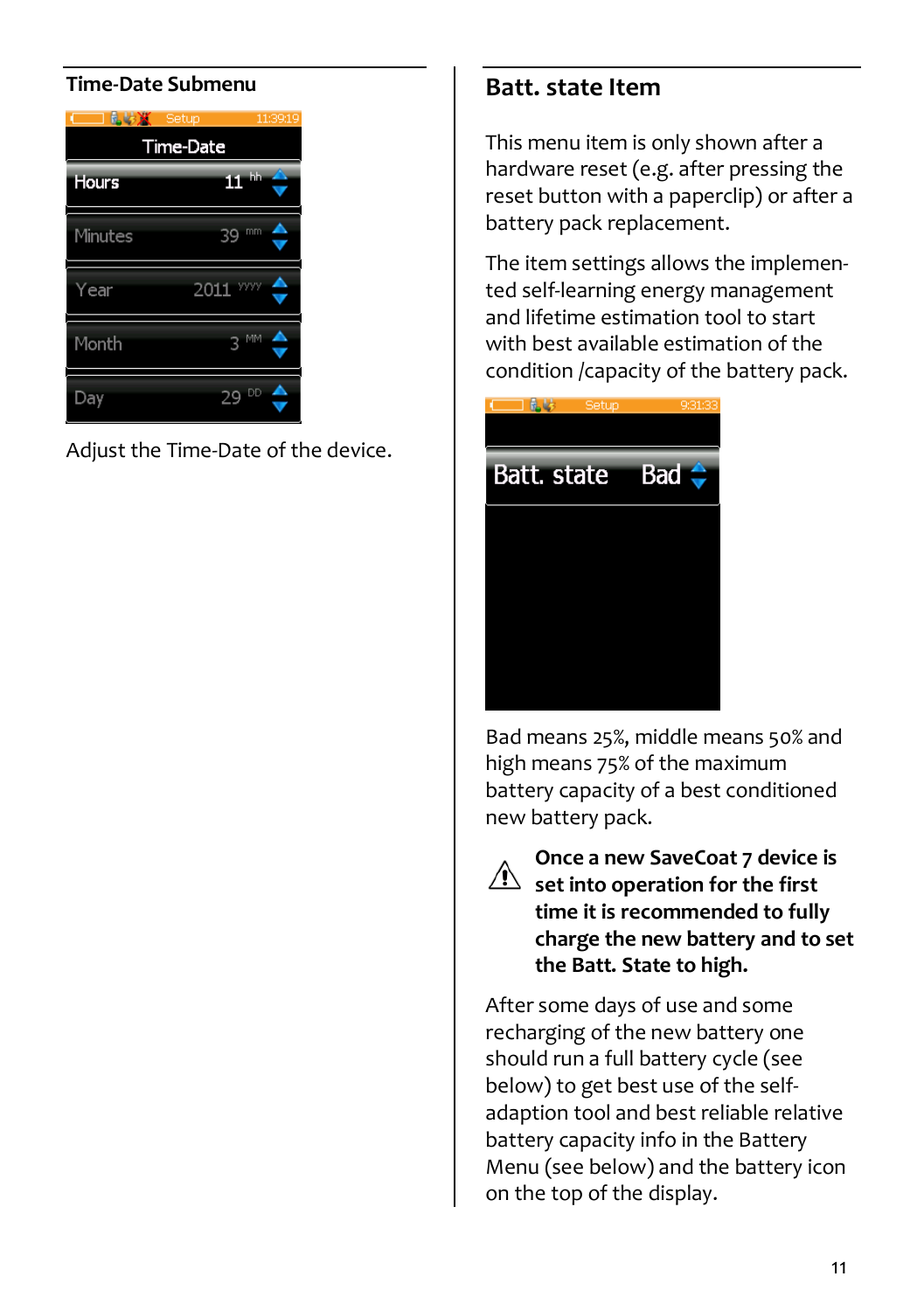<span id="page-13-0"></span>Please note that without any reset or exchange of the battery pack (standard use) the device further on self-adapts the real battery capacity integrating the energy used over each full battery cycle starting after completed battery charge and ending with the automated switch off by a voltage underflow (6.5V).

### **Battery Menu**

Current 258mA Battery Capacity...

The battery menu shows the actual voltage, the current of the battery and the remaining battery capacity relative to the full charged battery as it is in use.



#### **Device switches off when**   $\sqrt{!}$  voltage is below 6.5 Volt.

Please note that the absolute battery capacity degrades while the battery gets older. Once you notice a very short lifetime under operation you should check if you probably have to get a new battery pack to get initial lifetime of about 7 hours!



#### **To get a good estimation on the relative Battery Capacity info and lifetime, you should run a full battery cycle from time to time.**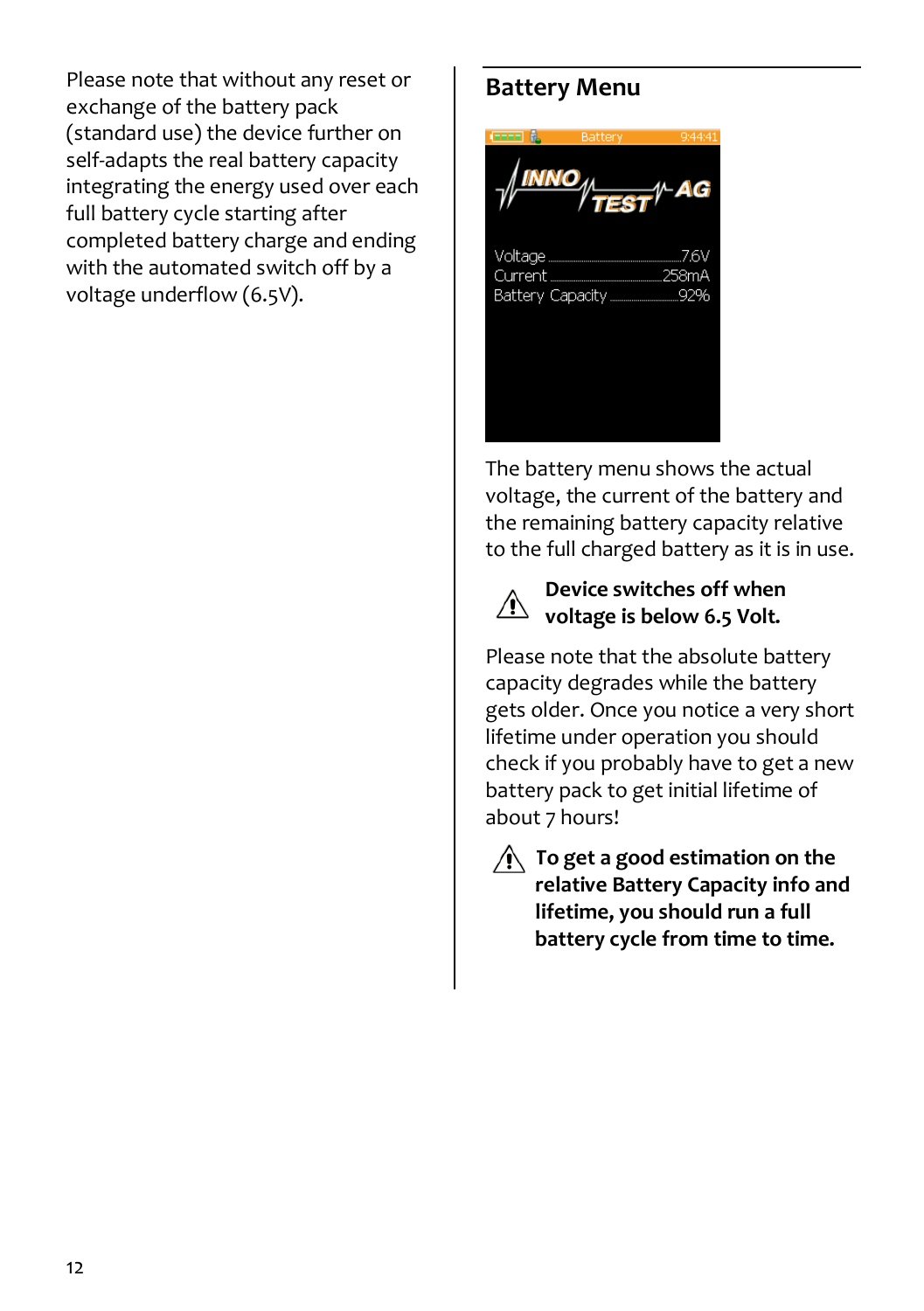# <span id="page-14-0"></span>**5 Error Handling and Trouble Shooting**

## **The device does not start when**  pressing the **O** button:

- press **X** button for 10 seconds and press  $\bullet$  to turn the device on.

#### **The device does not start or turns off while measuring:**

- Battery is low, recharge battery

### **The device hangs:**

- press **X** button for 10 seconds until the device turns off, press  $\bigcirc$  to turn the device on.

### **The device still hangs:**

- press reset button with a paperclip (see Chapte[r 3\)](#page-6-0).
- press  $\bullet$  to turn the device on.

#### **Distance display is not in the green area while measuring:**

- hold sensor vertical to the surface
- Distance to the surface is not correct (18 mm)

#### **Distance display is not in the green area while zeroing:**

- displacement of sensor in the sensor tube (equipment check and readjustment by authorized persons)

### **Unit requires a firmware update:**

- By accidentally pressing a defined combination of buttons the unit can be set in a minimalist update mode:



<span id="page-14-1"></span>to leave and restart the unit without downloading a new firmware just press  $\mathbf{\Sigma}$  for 10 seconds.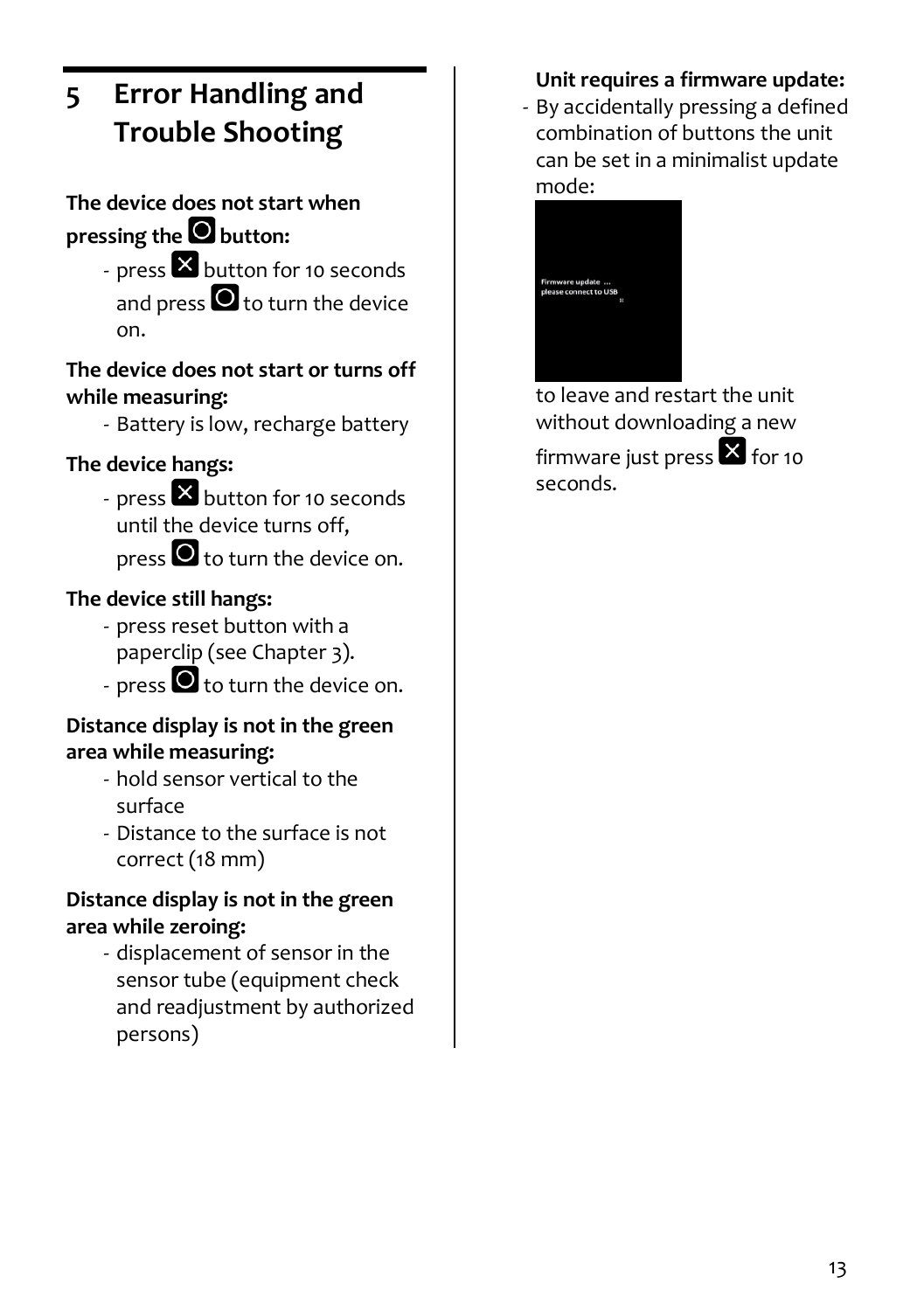# **6 Measurement specifications**

<span id="page-15-0"></span>**Measurement method** airborne ultrasonic **Measurement units** metric / USCS selectable **Resolution** 1 micron (ca. 0.04 mils) **Calibrated measurement range** 30 microns (ca. 1.1 mils) to 105 microns (ca. 4.2 mils) **Accuracy** ±5 microns (±0.25mils)

# **7 Device specifications**

#### **Data Storage**

non-volatile memory storage of all data, storage of ~200 measurements.

#### **Power**

7.2V Ni-MH rechargeable battery, 7 hours on battery, 2.5 hour recharge time, 100- 240V AC; 50-60Hz power supply included.

#### **Dimensions**

115mmx185mmx35mm  $(4.6"x7.4"xx1.4")$ Weight: 0.9kg (1.9 lbs) with battery pack

#### **Environmental**

Operation temp: 10° C to 35°C  $(50-95°F)$ Humidity: <85% at all times

#### **Case**

extruded aluminium (IP 54)